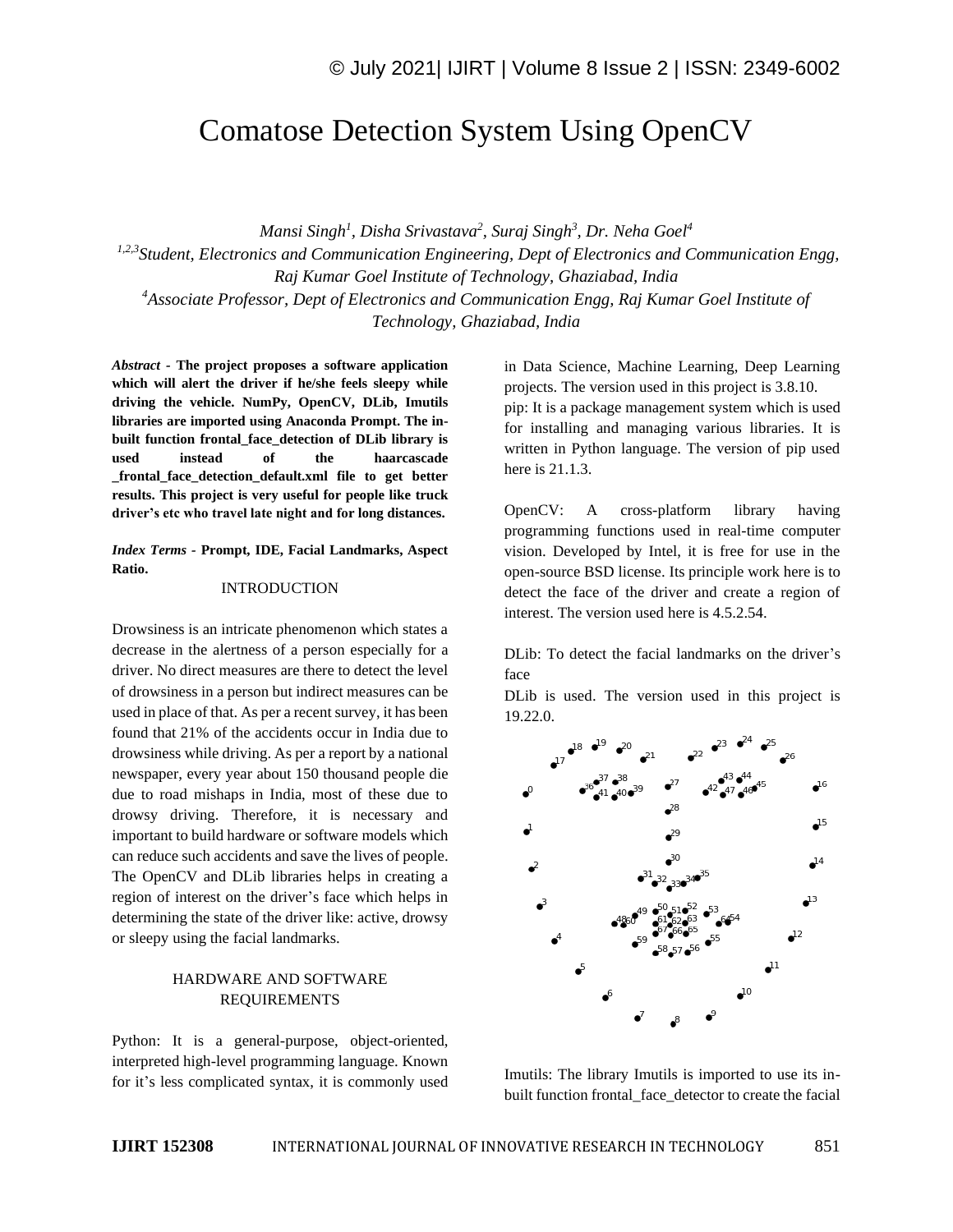## © July 2021| IJIRT | Volume 8 Issue 2 | ISSN: 2349-6002

landmarks on the driver's face. It makes the processing of OpenCV easier. The version used is 0.5.4.

NumPy: NumPy or Numerical Python. This library is used in the processing of 1D and multidimensional arrays. It has got various in-built functions for linear algebra. It is also used in the calculation of Fourier Transform. NumPy is better than list because it is faster, convenient and occupies less memory. The version used is 1.21.0

Programming Tool: The IDE or Integrated Development Environment used is Jupyter Notebook, part of Anaconda. It is an open-source web application that is very commonly used for python programming. The version used is 6.4.0.

#### WORKING

The project includes direct working with 68 facial landmark detector and also the face detector of the Dlib library. The 68 facial landmark detector is a robustly trained efficient detector which detects the points on the human face using which we determine whether eyes are open or closed. We are using Dlib, so to get better accuracy and in the result, we can find 68 landmarks points. We are working on three stages on both driver's with and without spects:

1)Active 2)Drowsy

3)Sleepy





We are importing five libraries: Numpy, Dlib, imutils and open-cv. After that we are using 'cap' which is used basically for the purpose of taking instance of webcam. We are using an in-built function of Dlib library which is frontal face detector. It gives more accurate result as compared to haarcascode files. Dlib shape predictor is used as gives the 68 landmarks on the driver's face. 6 on each eye, 9 on nose, 5 on each eyebrow, 20 on lips and 17 on the circumference of the face. Next is the function Compute which is used to measure the difference between two points A and B. Next is the blink function. As we have seen from the 68 facial landmarks that each eye has 6 landmarks in which two at the corners of the eyebrows are the long points and the other are short points. (36,39: long points) (37,98: short points). A formula is used where both the long distances are added and then divided by twice the short distance. This ratio is called the Eye Aspect Ratio. Some conditions are assigned for the eye aspect ratio.